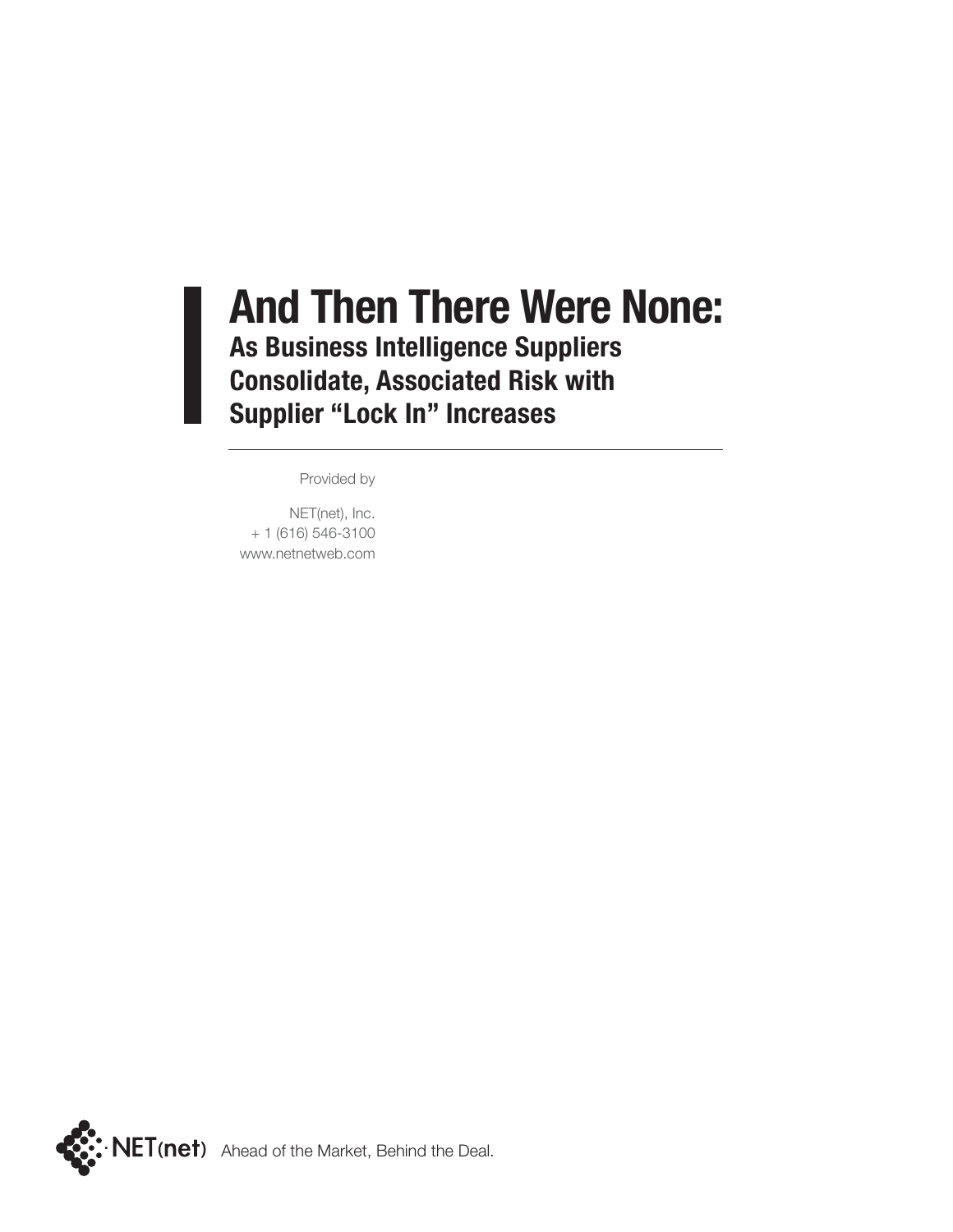There is a movement underway in the technology industry which is making its mark in the Business Intelligence markets. The pure play suppliers of Business Intelligence (BI) solutions are rapidly being consolidated to the brink of extinction through the high profile acquisitions of major technology suppliers such as Oracle, SAP and IBM. The resulting thinning of the pure play BI supplier herd coupled with the expansion of the proprietary technology empires of the acquirers increases the risks associated with a phenomenon called Supplier "Lock In" for customers of BI technology providers. Lock In occurs when the balance of power in a supplier relationship is diminished to the point where suppliers can dramatically lessen the levels of value of their solutions and the alternative options for the customer may neither be strategically nor economically viable. Lock In risks subjecting an existing customer to monopolistic pricing practices by the incumbent supplier due to the perceived inability for the client to consider other competing alternatives to those offered by the incumbent without a high cost of change. These monopolistic practices are evident in the escalating costs of incremental license purchases and even more so in the ever increasing price of annual maintenance service and support contracts.

Lock In within the solution sourcing for BI has frequently been cautioned against (Gartner BI Summit 2007). This counsel takes on heightened urgency in the consolidated BI supplier landscape. Through acquisition, the likes of IBM, Oracle and SAP have spent billions of dollars to do what the customers' of the acquired BI suppliers' have spent similar amounts trying to do with varying degrees of success, that is integrating the BI solution to the underlying business or technology infrastructure. Of course, for the moment, most of the integration done by the acquiring suppliers is merely done at the "brochure level" with very little real and substantive supportive action. In an environment of reduced competition, the risk of and potential cost associated with Lock In increases considerably. The following context of the current BI market will help you, as either an existing or prospective buyer of BI technologies, to reap the benefits of the industry consolidation while avoiding the downside and risks that it presents.

# **Current State of the Market**

While it may be a bit premature to declare the end of independent BI solution providers, the movement in that direction is seemingly undeniable. In February of 2008, Gartner included a hand full of independent BI suppliers in the Leaders quartile (upper right) of their Business Intelligence Magic Quadrant. With BusinessObjects having been acquired by SAP and Cognos by IBM, only a few independent BI suppliers remain in the Leaders quartile. Following the series of acquisitions noted above, the Business Intelligence solution space is dominated by the same group of mega-suppliers which also dominate the rest of the enterprise technology market. Oracle, SAP, IBM and Microsoft now control more than 70% of the Business Intelligence market, measured by revenue.

The remaining independent BI suppliers in the Leaders quartile are MicroStrategy, SAS and Information Builders. While each of these remaining independent BI suppliers has served a niche in the BI marketplace, their importance within the BI market space is rapidly diminishing. The consolidation of the BI market into the hands of the players that dominate the technology industry at large will likely see the continuation, if not the expansion, of those supplier's monopolistic pricing practices which each employs in its native market space. To provide additional context, we will briefly explore each supplier's path and strategy for its BI acquisition below. This is followed by a discussion of what customers should look out for and what they can do to insulate themselves from predatory practices.

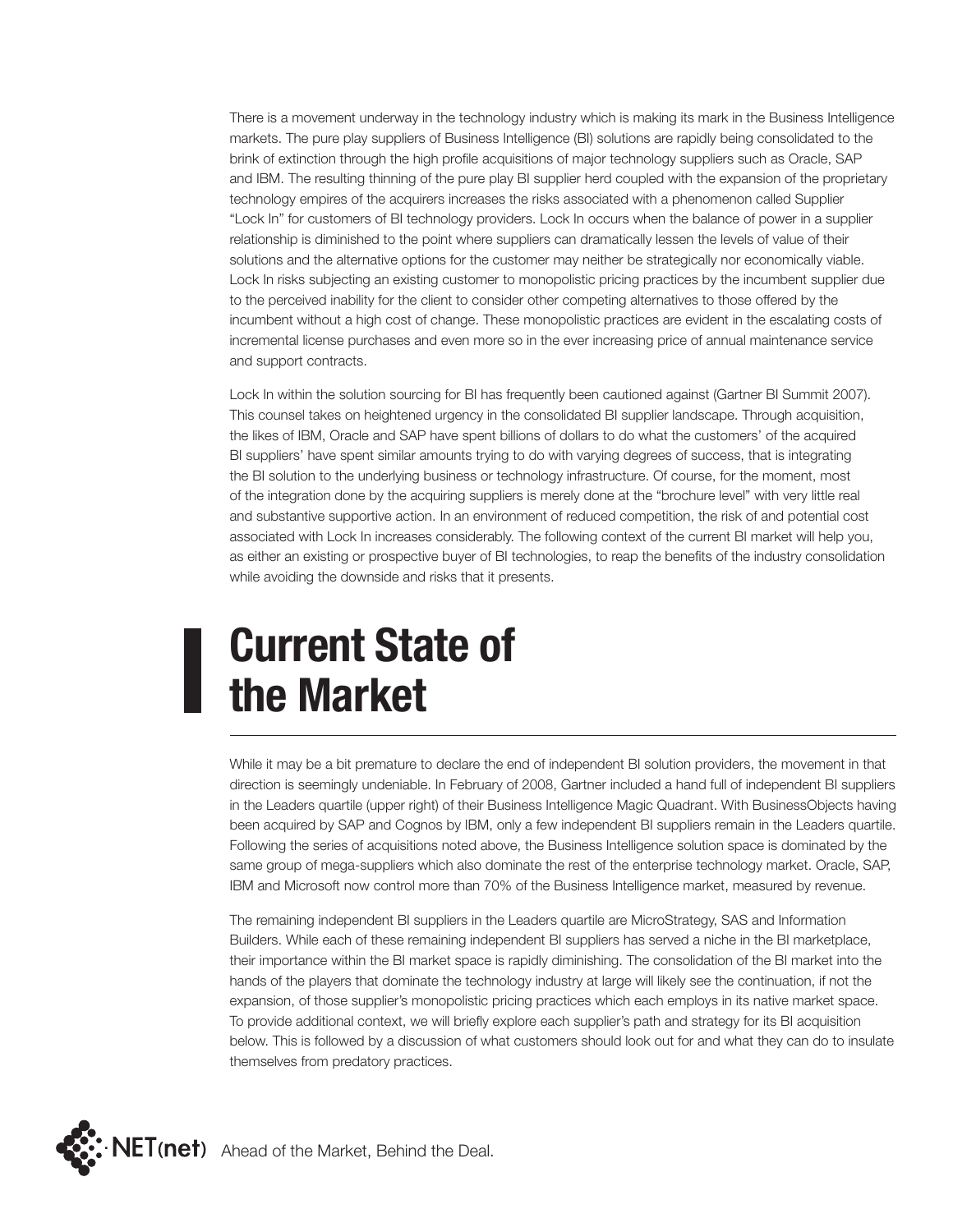# **Dominant Players**

Understanding the risks presented by this consolidation of BI suppliers, it is first important to understand each supplier's path to the BI space and their stated intentions about what they plan to do with their corner of it.

### Oracle

Oracle has been on an acquisition binge for the last several years, having spent more than \$35 billion on more than 50 transactions. After first acquiring several of its competitors in the ERP space and other application providers to fill in functional gaps in specific industry verticals, Oracle set its sights on technology and tool set providers. Oracle's current Business Intelligence offering largely stems from two acquisitions.

The 2006 acquisition of Siebel brought Siebel Analytics which would eventually be renamed Oracle Business Intelligence – Enterprise Edition (OBIEE). In 2007, Oracle acquired Hyperion, already noted for its analytics solutions. Oracle has just begun to integrate Hyperion into its mainstream support organization starting in June 2008.

The future of Oracle's applications including its business intelligence solutions appears to be tied to Oracle's service oriented architecture (SOA) vision which is presently branded as Fusion. Under its Fusion model, Oracle plans to write the adapters which would enable its BI platforms to be "plug and play" with the rest of its application suite while also theoretically enabling users of non-Oracle ERP/Application suites to continue to use them. This is mostly relevant to Hyperion which holds a dominant position in the budgeting and planning space. The effectiveness of the Fusion game plan or whether the vision ever truly materializes remains to be seen. With the successive departures of two SVPs of Application Development for Fusion within a twelve month period (John Wookey and Jesper Andersen), the prospect of Fusion's already questionable success has dimmed considerably.

### **SAP**

Like Oracle, SAP tackled the limitations of its business intelligence offering with the combination of two M&A transactions by acquiring Outlooksoft in May 2007 and BusinessObjects in October 2007. This represented a departure from its usual modus operendi for SAP. Unlike Oracle's chronic penchant for acquisition, SAP has favored organic growth of its functionality rather than acquiring it. SAP has yet to integrate either of the tools with its flagship ERP package. However, during its annual customer conference in May 2008, SAP announced that it will be retiring its legacy Corporate Performance Management (CPM) suite and replacing it with the acquired tools. Similar to statements made by Oracle for Hyperion users, for the foreseeable future, SAP intends to continue to support the stand-alone BusinessObjects or Outlooksoft platforms for customers who are not also SAP ERP customers.

### IBM

IBM's acquisition of Cognos in November 2007 completed the consolidation of the major pure play BI solution providers. Unlike Oracle and SAP, IBM's stated intention was to expand its data management toolkit and provide a venue for additional consumption of its flagship database product, DB2. Together with its MQ Series and Data Mirror products, IBM is seeking to create a complete data management technology offering.

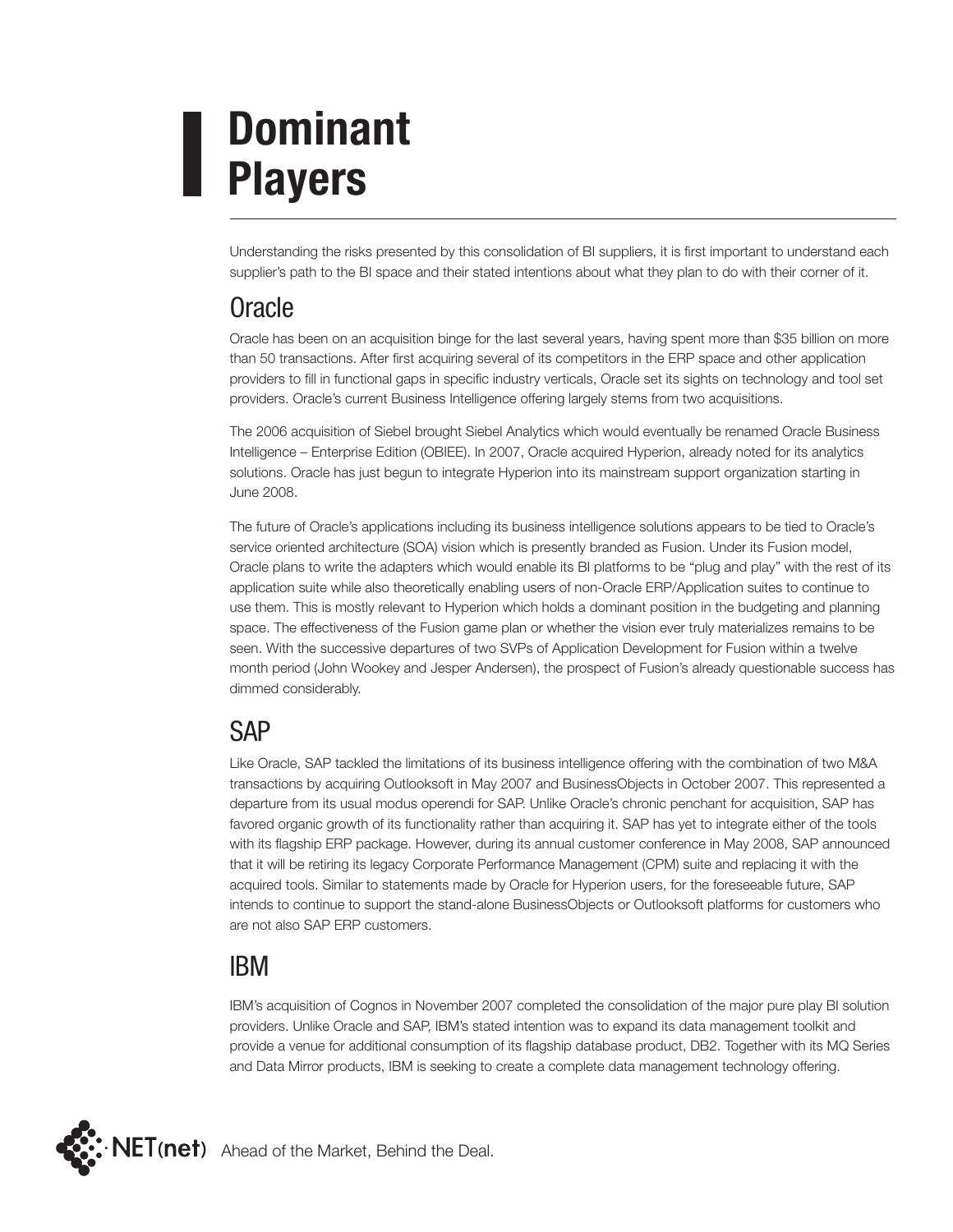Of the acquisitions of the major BI players, this is the one that does not seem to align with the overall direction for BI, which is moving from a tools focus to an integrated business process focus. Business Intelligence started as a reporting tools solution and worked its way up the analytical process chain through integration with ERP solutions to provide business performance management. Cognos had a nascent presence in performance management prior to the acquisition by IBM. With the absence of a captive application platform, it is unclear how IBM intends to deliver this business context as a tools provider. This could signal that there will be further acquisitions in the BI space by IBM. In the absence of a robust end to end solution inclusive of performance management, it is unclear how IBM will be able to defend Cognos' existing install base from aggressive competitors much less grow it sufficiently to at least justify its acquisition.

#### **Microsoft**

Unlike the other major players in today's BI market, Microsoft's current position (4th) is not completely tied to acquisitions in the space. However, in April 2006, Microsoft did acquire Proclarity, whose functionality provides the basis for Microsoft's PerformancePoint product. Prior to its Proclarity acquisition, Microsoft was experiencing double the growth rate of the traditional BI players through its bundling of reporting services with its SQL Server 2005 release. Through its current Business Intelligence offering, Microsoft appears to be delivering on its stated strategy which was outlined by Jeff Raikes, then president of Microsoft's Business Division, in 2005. The strategy promised to deliver a "complete, flexible and cost-effective BI solution, one that enables truly pervasive BI across the enterprise". Microsoft's ability to seamlessly integrate its BI solutions with its Sharepoint and Office tools delivers a potent functional combination. The pricing and purchase options offered by Microsoft also enhance the competitiveness of its platform versus the traditional BI players. At NET(net), we are seeing increasing interest in exploration of Microsoft based BI solutions.

# **Lock In: The Downside of Standardization**

As noted above, Supplier Lock-In is not specific to the BI industry. It is a relatively pervasive phenomenon in IT. However, for BI its occurrence tends to be more pronounced. This is a dual cause which is tied to the traditional approach to the adoption of BI technologies and the level of effort involved with deploying a BI solution.

Historically, Business Intelligence deployments rarely started at the enterprise level. More often than not, an enterprise BI solution owed its roots to one or more departmental or individual business unit solutions. As the move towards the enterprise solution led to consolidation of tools deployed, organizations began to weigh the many benefits of standardization against the undesirable aspects relative to best of breed solutions. The depth and breadth of the standardization assessment tended to vary according to when the assessment was performed, meaning where the organization was in its adoption cycle. When evaluating new technologies, organizations often assess the pros and cons of standardization. Standardization at the start of a relationship can often yield better initial pricing through consolidation of purchases. Standardized environments also tend to require less hardware and staff to operate. Negotiating favorable pricing is more difficult after the initial purchase because the suppliers use the customer's early investments in licenses with them as a loss leader and then have a tendency to exact higher pricing for incremental purchases as the adoption of the tool spreads. This is one of the most obvious manifestations of supplier Lock In.

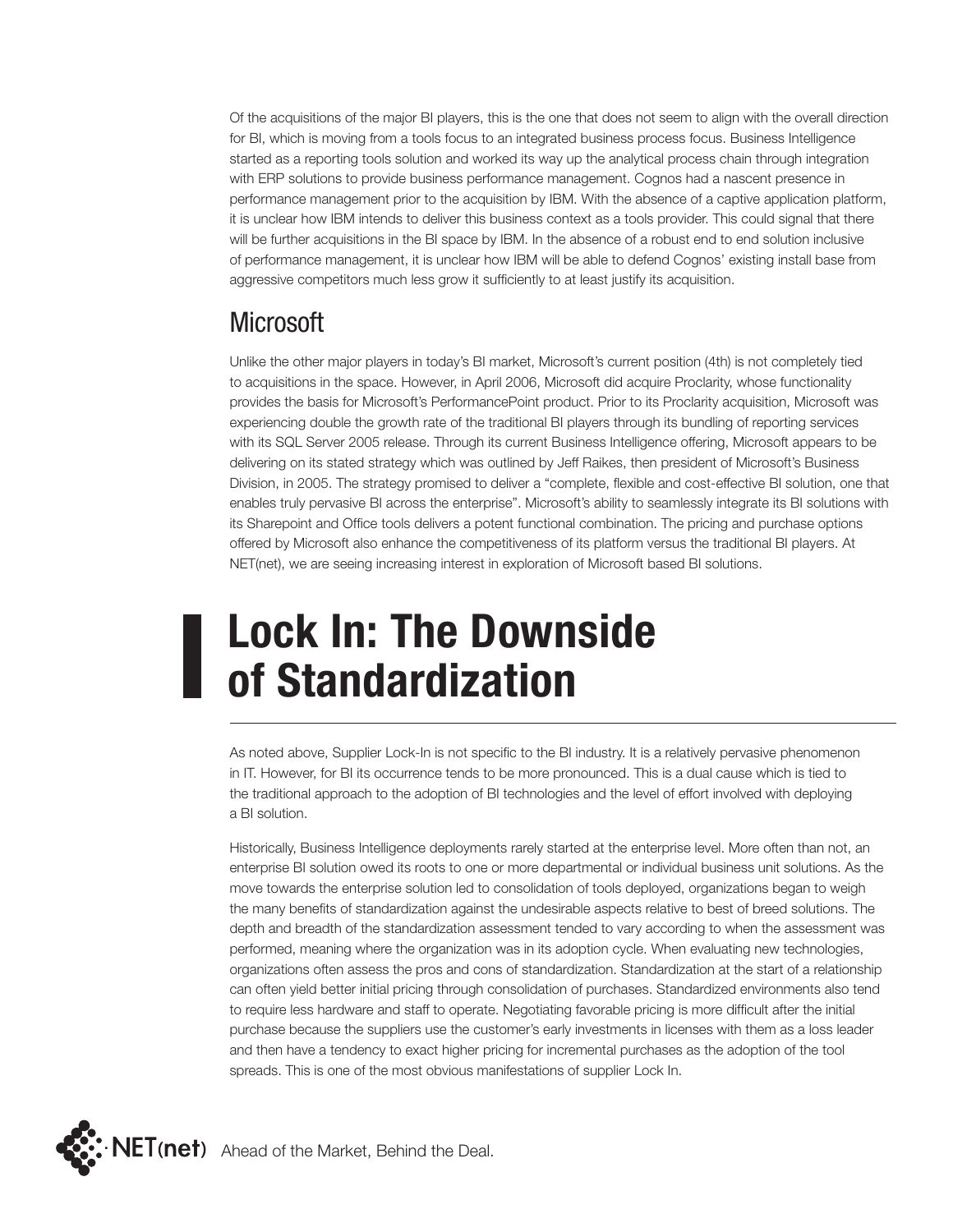In cases where the enterprise deployment is deliberate from the onset, price protections can and should be negotiated into the initial purchase to protect against predatory pricing on future purchases. However, when the enterprise adoption is, or was not part of the initial adoption, customers find themselves exposed to the vagaries of supplier "Lock In".

The nature of BI deployments also presents a sizable barrier to change. This is due to the extensive development efforts required to deploy a BI solution after the initial software investment. The building of reports, cubes, metadata, data libraries, etc. is a costly undertaking the result of which is typically not portable to alternative supplier toolsets. This results in high switching costs and leaves the captive customer susceptible to predatory pricing (lock-in).

Perhaps the most common use of monopolistic pricing power over captive customers is the compounding effect of increases in the cost of annual support. Annual support payments typically enable a customer to obtain both telephone support and application upgrades during the period. It is not uncommon for customers to approach their annual support for mission critical technology solutions as non-discretionary. Suppliers know this and take advantage of that fact. The most publicized recent example of this is the notice from SAP to its customers indicating SAP's intent to raise its support cost by 29.4% unilaterally over the next few years to 22% of the underlying net license value. That brings SAP on par with Oracle's standard support level. At that price level, customers of the two ERP superpowers are effectively repurchasing their licenses every 4.6 years. Customers of SAP and Oracle by virtue of prior investments in BusinessObject/Outlooksoft (SAP) or Siebel Analytics/Hyperion (Oracle) can expect similar treatment at the hands of these same suppliers.

### **Cost of "Lock In" Is Increasing**

Unfortunately, the most shocking part of the SAP increase is not its size of the increase but the fact that they sent a letter notifying their customers of their plans to increase. Most software suppliers assess annual increases as a normal course of business. This practice is especially prevalent in the aforementioned ERP space. The ERP space is also notably controlled globally by SAP, Oracle and Microsoft. Since these suppliers now control the lion's share of the BI market, it is likely that they will look to bring their tried and true pricing practices to bear on their newly acquired BI customers.

All too often these suppliers wield a transactional view to pricing, which looks only at the value of the present purchase. A more holistic customer centric view would acknowledge the full value of the customer relationship, including past and contemplated licensing and support investments. With the right relationship management, this customer centric view is attainable. NET(net) has successfully worked with its clients to foster sustainable relationships with their strategic suppliers.